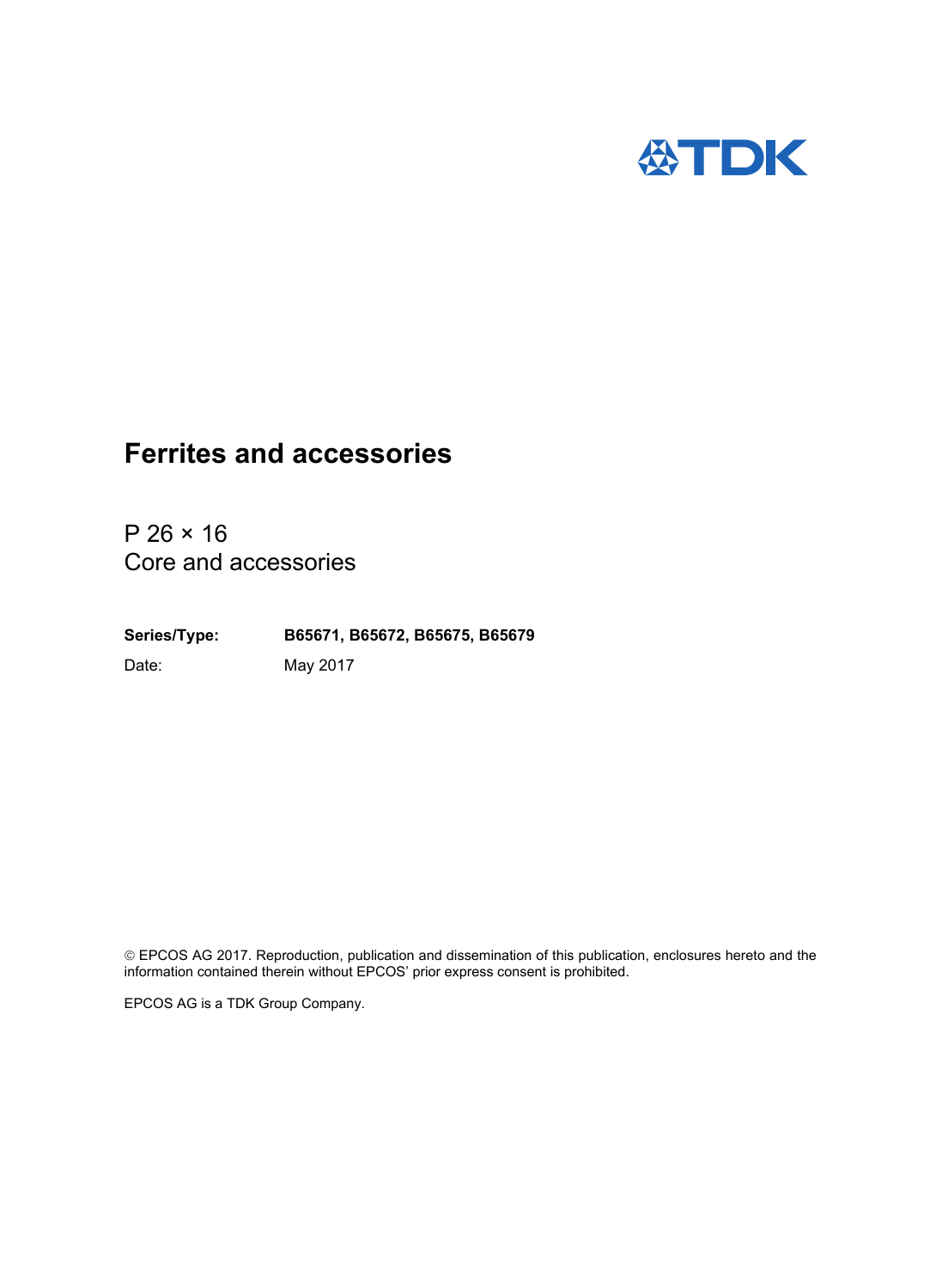

#### **Core and accessories**



**FPK0023-K** 

Example of an assembly set for printed circuit boards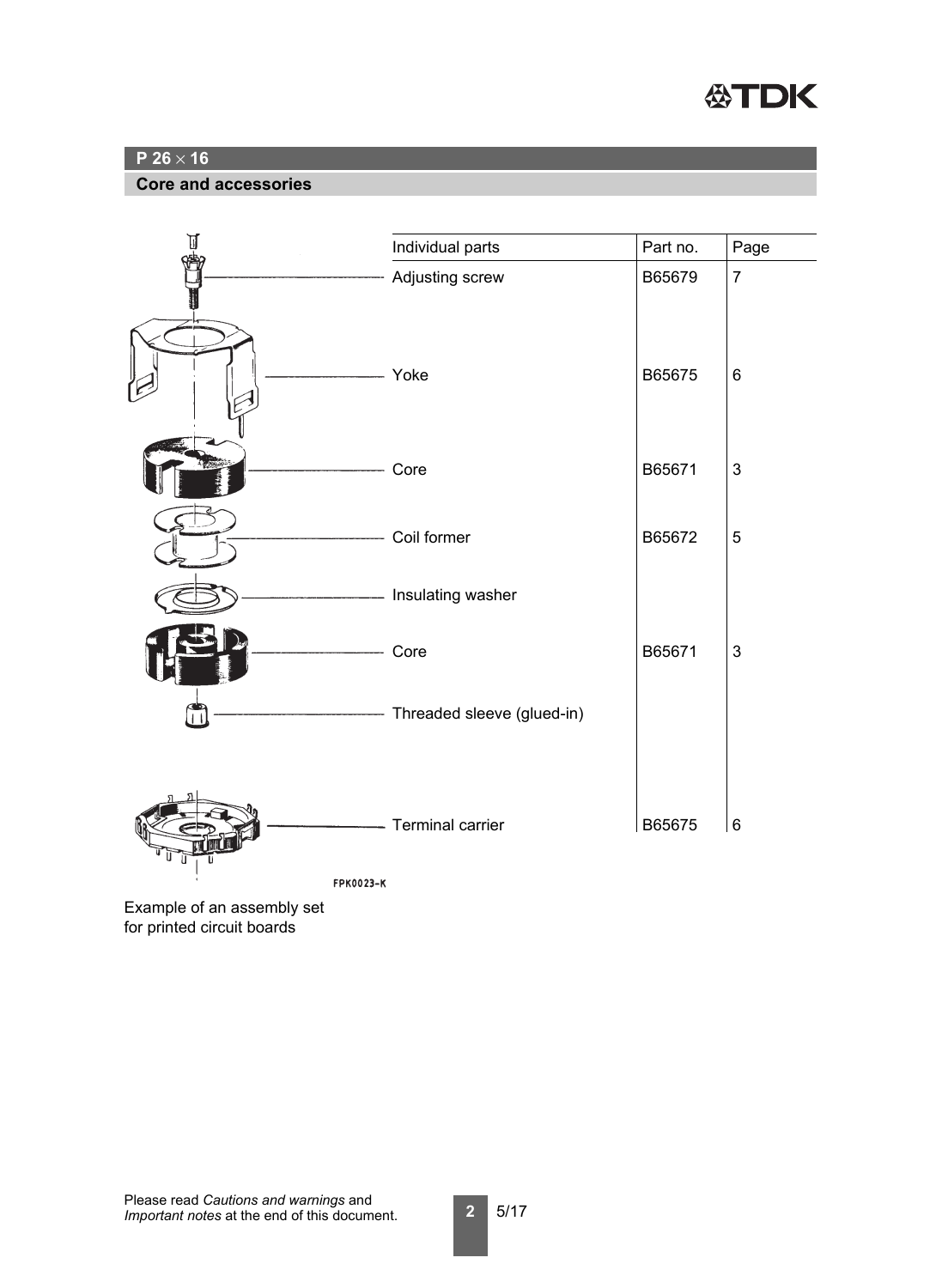

- To IEC 62317-2
- Delivery mode: sets

#### **Magnetic characteristics** (per set)

|                                        | with<br>center hole               | without<br>center hole          |                                                                       |
|----------------------------------------|-----------------------------------|---------------------------------|-----------------------------------------------------------------------|
| $\Sigma V$ A<br>$A_e$<br>Ae<br>$V_{e}$ | 0.4<br>37.2<br>93<br>76.5<br>3460 | 0.37<br>40<br>108<br>87<br>4320 | $mm-1$<br>mm<br>mm <sup>2</sup><br>mm <sup>2</sup><br>mm <sup>3</sup> |

### **Approx. weight** (per set)

## **Gapped** (A<sub>L</sub> values/air gaps examples)

| Material | $A1$ value<br>nH | S<br>approx.<br>mm | $\mu_{\rm e}$ | Ordering code $1$ )<br>-D with center hole<br>-T with threaded sleeve |
|----------|------------------|--------------------|---------------|-----------------------------------------------------------------------|
| K1       | $100 + 3%$       | 0.90               | 32            | B65671+0100A001                                                       |
| M33      | $100 + 3%$       | 1.52               | 32            | B65671+0100A033                                                       |
|          | $160 + 3%$       | 0.78               | 51            | B65671+0160A033                                                       |
| N48      | 160 ±3%          | 0.80               | 51            | B65671+0160A048                                                       |
|          | $250 + 3\%$      | 0.40               | 80            | B65671+0250A048                                                       |
|          | $315 + 3\%$      | 0.34               | 100           | B65671+0315A048                                                       |
|          | 400 $\pm 3\%$    | 0.24               | 127           | B65671+0400A048                                                       |
|          | 630 $\pm 3\%$    | 0.15               | 201           | B65671+0630A048                                                       |
|          | $800 + 3\%$      | 0.11               | 255           | B65671+0800A048                                                       |
|          | 1000 $\pm$ 5%    | 0.10               | 318           | B65671D1000J048                                                       |





<span id="page-2-0"></span>**Core B65671**

<sup>1)</sup> Replace the + by the code letter "D" or "T" for the required version.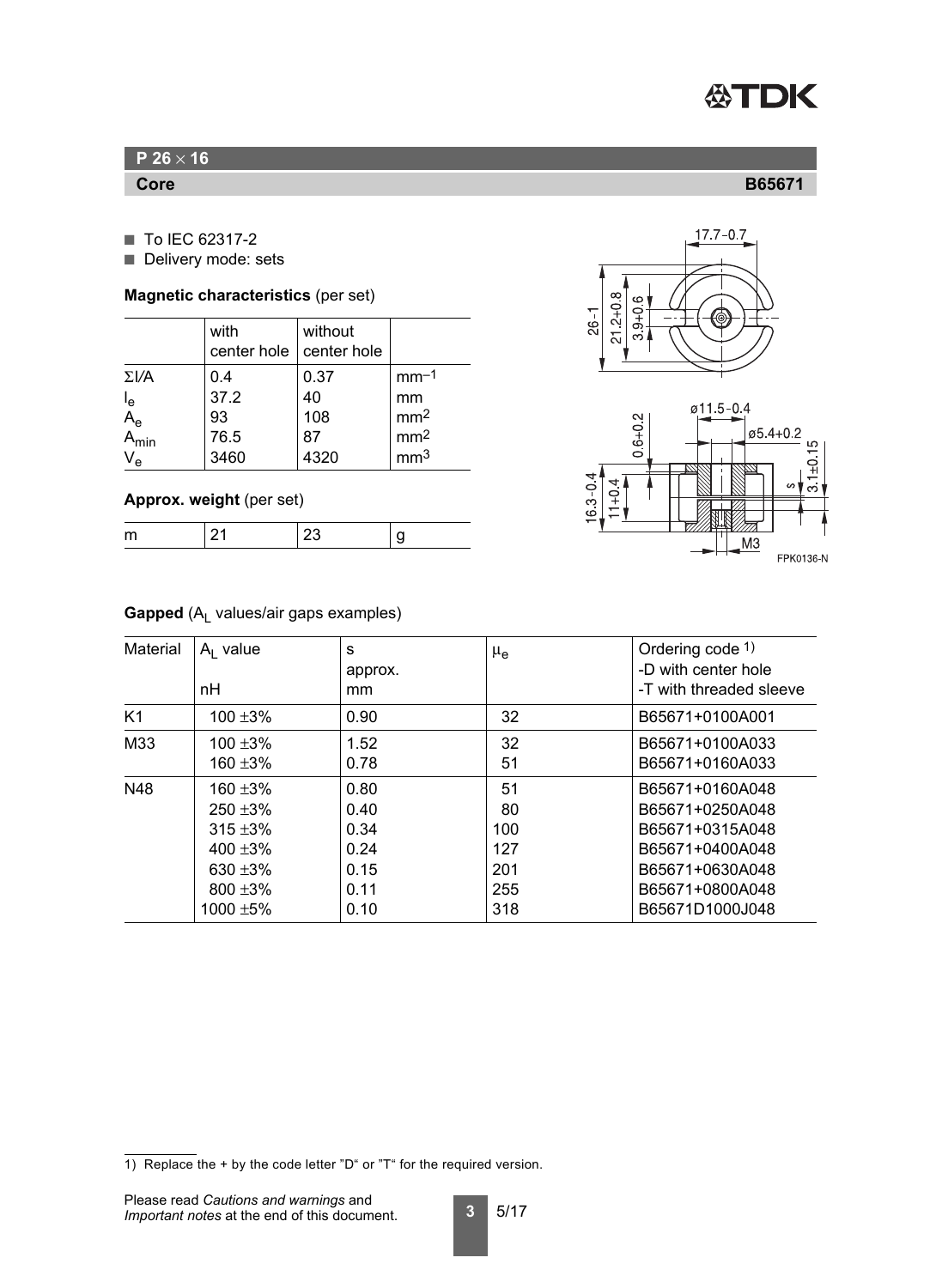

| P 26 $\times$ 16 |               |
|------------------|---------------|
| Core             | <b>B65671</b> |

### **Ungapped**

| <b>Material</b> | $A1$ value          | $\mu_{\mathbf{e}}$ | $P_V$                             | Ordering code<br>-D with center hole |
|-----------------|---------------------|--------------------|-----------------------------------|--------------------------------------|
|                 | nH                  |                    | W/set                             | -W without center hole               |
| K <sub>1</sub>  | 270 +30/-20%        | 90                 |                                   | B65671D0000R001                      |
| M33             | 2000 +30/-20%       | 640                |                                   | B65671D0000R033                      |
| N48             | 4900 +30/-20%       | 1560               |                                   | B65671D0000R048                      |
| N30             | $9700 + 30/ - 20\%$ | 2860               |                                   | B65671W0000R030                      |
| T38             | 22000 +40/-30%      | 6480               |                                   | B65671W0000Y038                      |
| <b>N87</b>      | 5500 +30/-20%       | 1620               | $<$ 1.9 (200 mT, 100 kHz, 100 °C) | B65671W0000R087                      |

Other  $A_L$  values/air gaps and materials available on request – see [Processing remarks on page 8.](#page-7-0)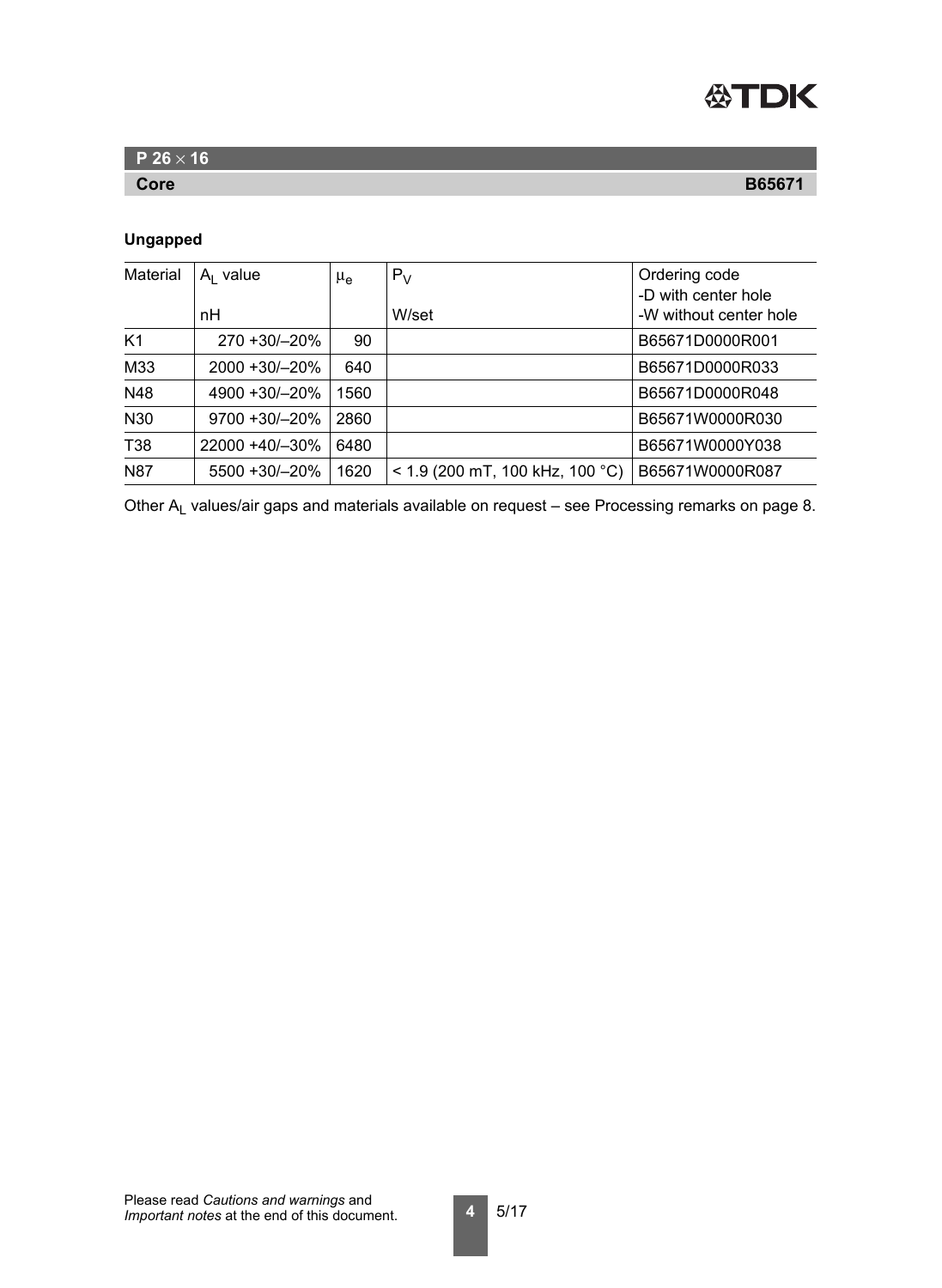

**Accessories B65672**

### <span id="page-4-0"></span>**Coil former**

| Standard: | to IEC 62317-2                                                      |
|-----------|---------------------------------------------------------------------|
| Material: | GFR polyterephthalate (UL 94 V-0, insulation class to IEC 60085:    |
|           | $F \triangleq$ max. operating temperature 155 °C), color code black |
|           | Valox 420-SE0 [E207780 (M)] SABIC JAPAN L L C                       |
| Winding:  | see Processing notes, 2.1                                           |

| Coil former     |                          |          |                            | <b>Ordering code</b> |
|-----------------|--------------------------|----------|----------------------------|----------------------|
| <b>Sections</b> | $A_N$<br>mm <sup>2</sup> | ١N<br>mm | $A_R$ value<br>$\mu\Omega$ |                      |
|                 | 32.0                     | 52       | 55                         | B65672B0000T001      |

### **Coil former**

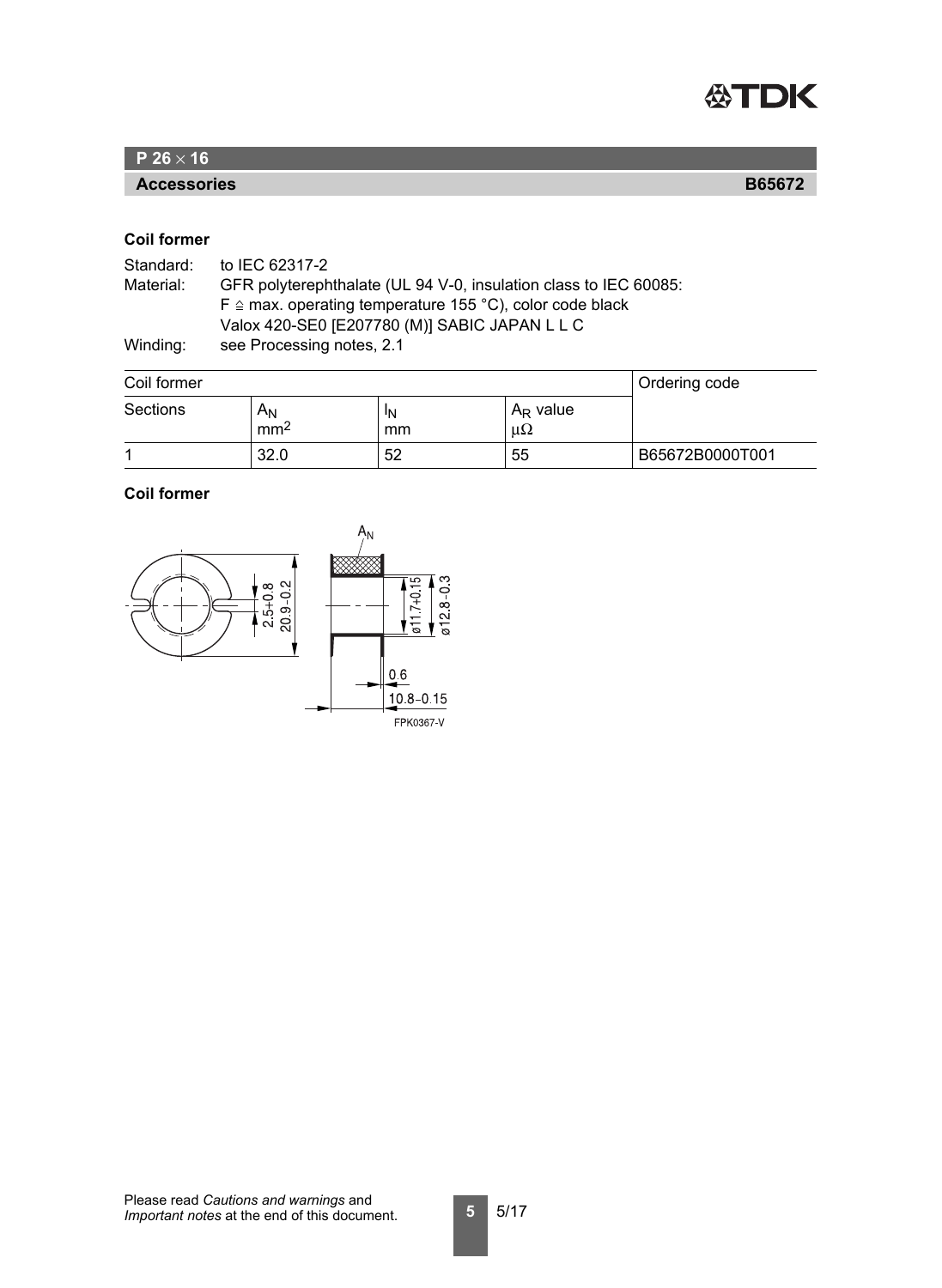

#### **Accessories B65675**

**Mounting assembly for printed circuit boards**

- The set comprises a terminal carrier and a yoke
- For snap-in connection

### <span id="page-5-1"></span>**Terminal carrier**

Material: GFR polyterephthalate (UL 94 V-0, insulation class to IEC 60085:  $F \triangleq$  max. operating temperature 155 °C), color code gray Pocan B4235® [E245249 (M)], LANXESS AG

Solderability: to IEC 60068-2-20, test Ta, method 1 (aging 3): 235 °C, 2 s

Resistance to soldering heat: to IEC 60068-2-20, test Tb, method 1B: 350 °C, 3.5 s

#### <span id="page-5-0"></span>**Yoke**

Spring yoke, made of tinned nickel silver (0.4 mm), with ground terminal

Complete mounting assembly (8 solder terminals) Ordering code: B65675B0005X000



\*) This recess must be on the side of the grounding pin to ensure that the yoke locks into position.

FPK0379-J-E

Please read *Cautions and warnings* and *Important notes* at the end of this document.

**6** 5/17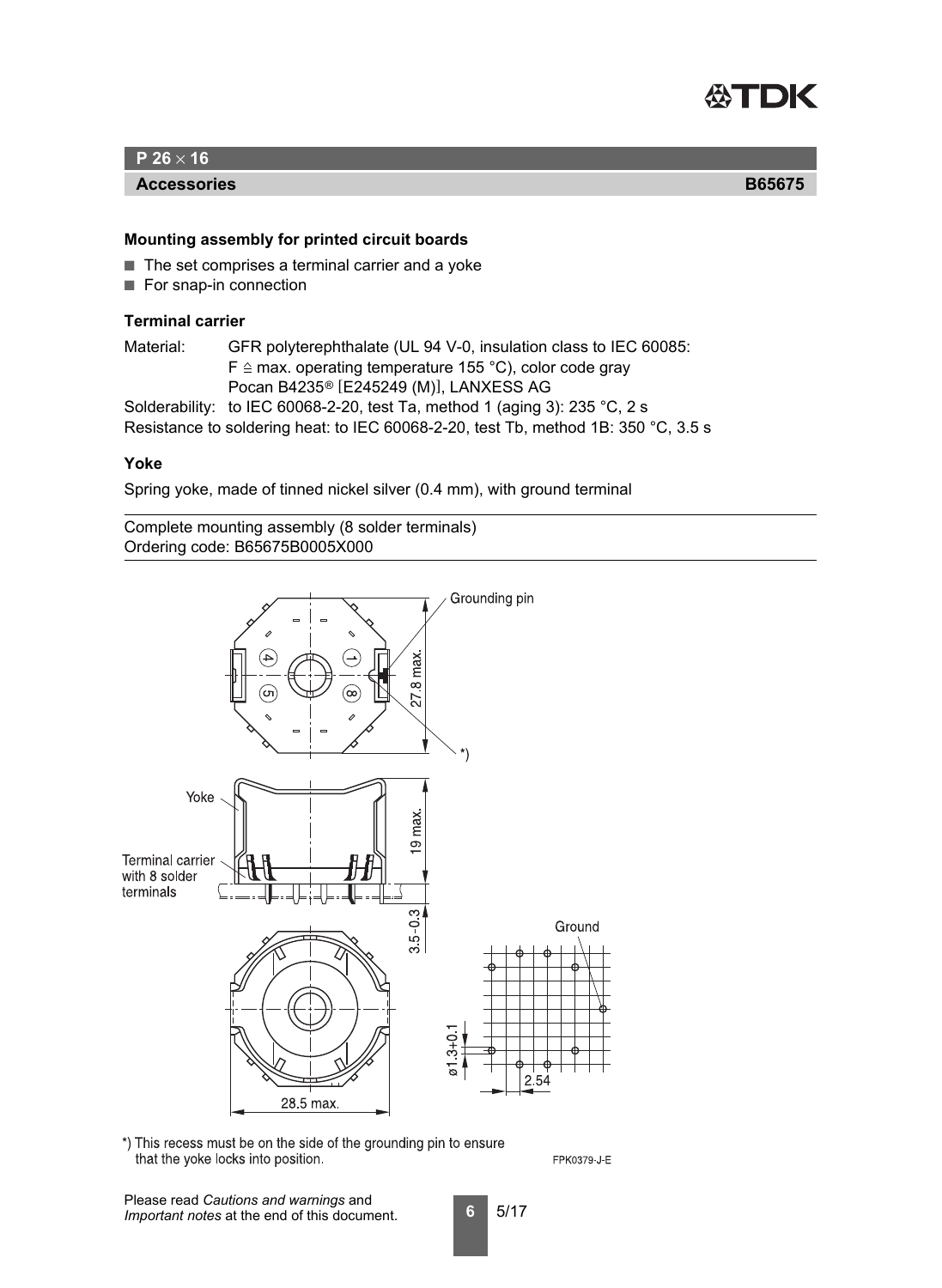

#### **Accessories B65679**

#### <span id="page-6-0"></span>**Adjusting screw**

■ Tube core with thread and core brake made of GFR polyterephthalate Pocan B3235® [E245249 (M)], LANXESS AG

| Tube core                   |                 |            | <b>Ordering code</b> |
|-----------------------------|-----------------|------------|----------------------|
| $\varnothing$ x length (mm) | Material        | Color code |                      |
| $4.55 \times 6.3$           | N <sub>22</sub> | red        | B65679E0003X022      |
| $4.98 \times 6.3$           | N <sub>22</sub> | black      | B65679E0002X022      |



### **Note:**

Due to the limited distance between adjusting screw and internal borehole, the entire assembly must be accurately centered.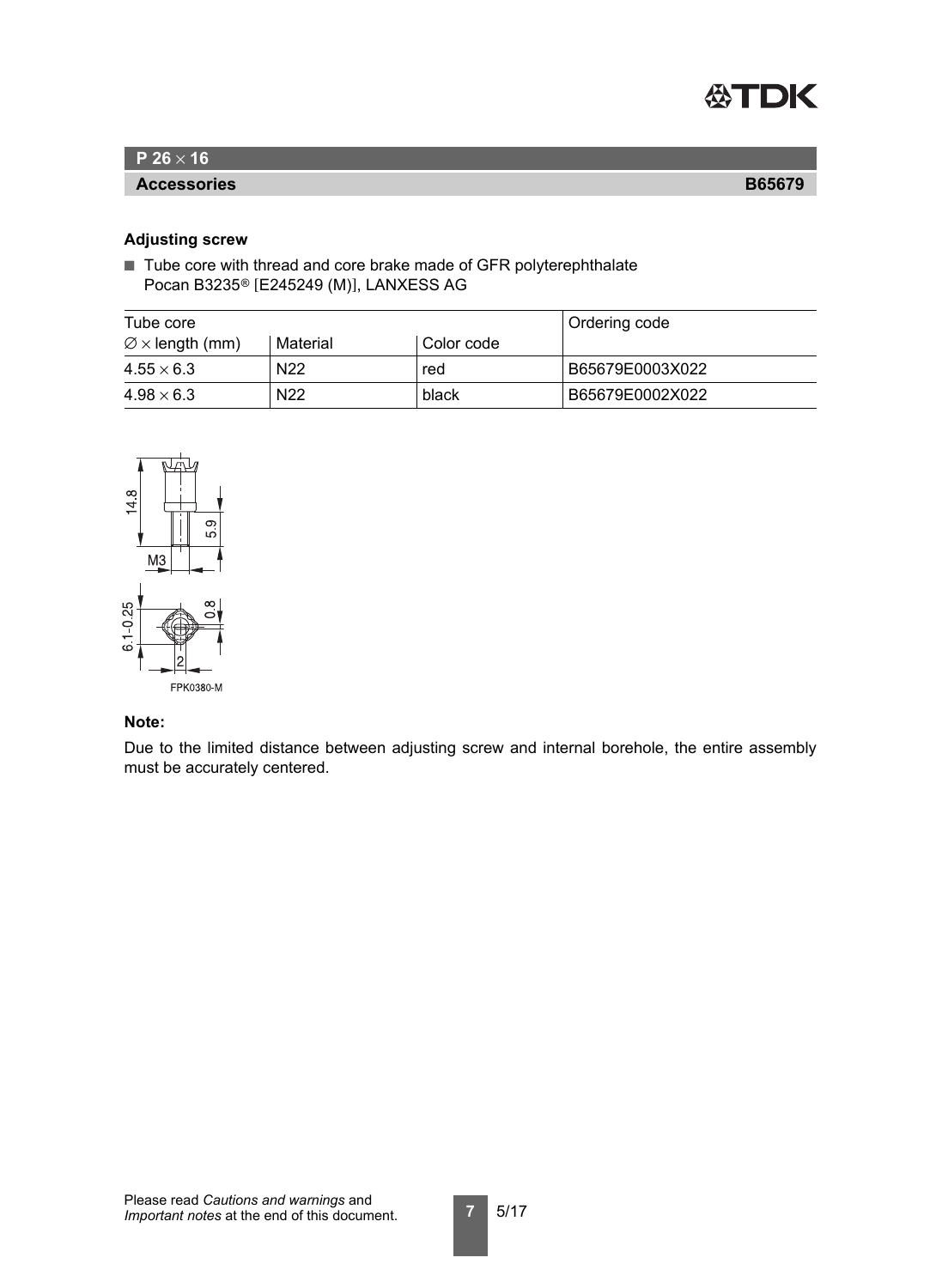

#### **Cautions and warnings**

#### **Mechanical stress and mounting**

Ferrite cores have to meet mechanical requirements during assembling and for a growing number of applications. Since ferrites are ceramic materials one has to be aware of the special behavior under mechanical load.

As valid for any ceramic material, ferrite cores are brittle and sensitive to any shock, fast temperature changing or tensile load. Especially high cooling rates under ultrasonic cleaning and high static or cyclic loads can cause cracks or failure of the ferrite cores.

For detailed information see data book, chapter *"General - Definitions, 8.1"*.

#### Effects of core combination on A<sub>L</sub> value

Stresses in the core affect not only the mechanical but also the magnetic properties. It is apparent that the initial permeability is dependent on the stress state of the core. The higher the stresses are in the core, the lower is the value for the initial permeability. Thus the embedding medium should have the greatest possible elasticity.

For detailed information see data book, chapter *"General - Definitions, 8.1"*.

#### **Heating up**

Ferrites can run hot during operation at higher flux densities and higher frequencies.

#### **NiZn-materials**

The magnetic properties of NiZn-materials can change irreversible in high magnetic fields.

#### **Ferrite Accessories**

EPCOS ferrite accessories have been designed and evaluated only in combination with EPCOS ferrite cores. EPCOS explicitly points out that EPCOS ferrite accessories or EPCOS ferrite cores may not be compatible with those of other manufacturers. Any such combination requires prior testing by the customer and will be at the customer's own risk.

EPCOS assumes no warranty or reliability for the combination of EPCOS ferrite accessories with cores and other accessories from any other manufacturer.

#### <span id="page-7-0"></span>**Processing remarks**

The start of the winding process should be soft. Else the flanges may be destroyed.

- Too strong winding forces may blast the flanges or squeeze the tube that the cores can not be mounted any more.
- Too long soldering time at high temperature (>300 °C) may effect coplanarity or pin arrangement.
- Not following the processing notes for soldering of the J-leg terminals may cause solderability problems at the transformer because of pollution with Sn oxyde of the tin bath or burned insulation of the wire. For detailed information see chapter *"Processing notes"*, section 2.2.
- The dimensions of the hole arrangement have fixed values and should be understood as a recommendation for drilling the printed circuit board. For dimensioning the pins, the group of holes can only be seen under certain conditions, as they fit into the given hole arrangement. To avoid problems when mounting the transformer, the manufacturing tolerances for positioning the customers' drilling process must be considered by increasing the hole diameter.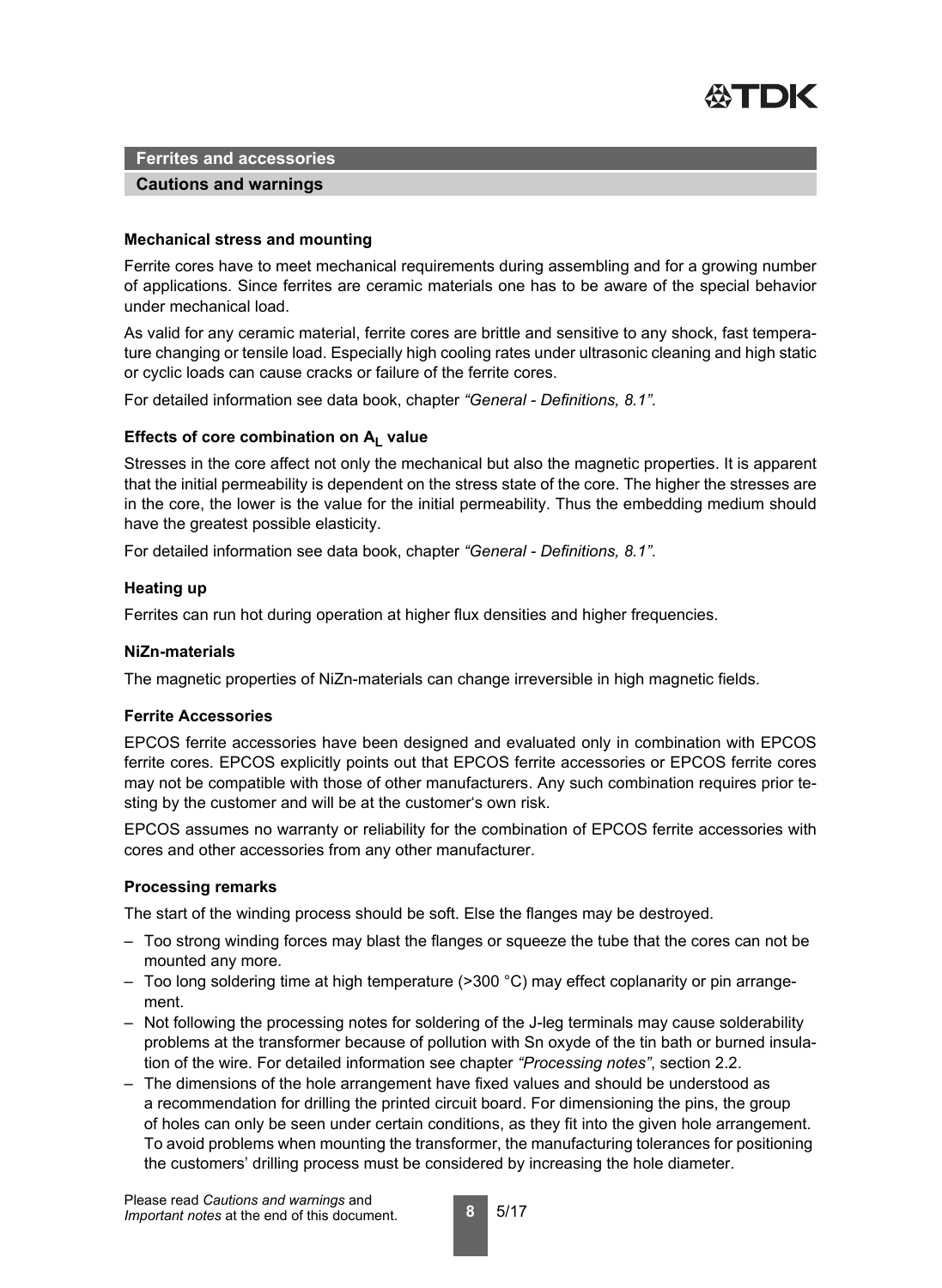

#### **Cautions and warnings**

#### **Display of ordering codes for EPCOS products**

The ordering code for one and the same product can be represented differently in data sheets, data books, other publications and the website of EPCOS, or in order-related documents such as shipping notes, order confirmations and product labels. **The varying representations of the ordering codes are due to different processes employed and do not affect the specifications of the respective products**. Detailed information can be found on the Internet under www.epcos.com/orderingcodes.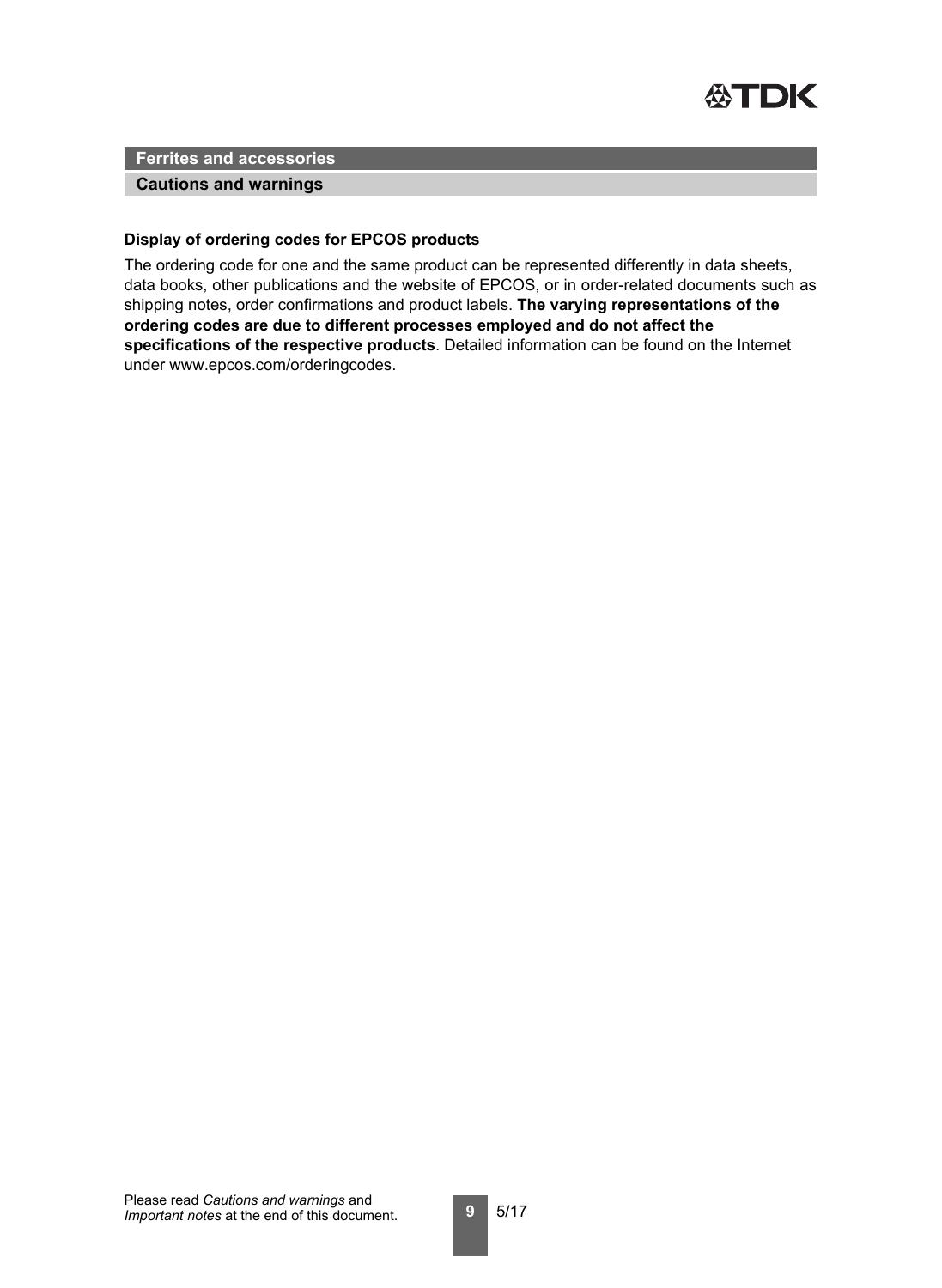

# **Symbols and terms**

| Symbol              | Meaning                                                           | Unit                         |
|---------------------|-------------------------------------------------------------------|------------------------------|
| A                   | Cross section of coil                                             | mm <sup>2</sup>              |
| $A_e$               | Effective magnetic cross section                                  | mm <sup>2</sup>              |
| $A_L$               | Inductance factor; $A_1 = L/N^2$                                  | nH                           |
| $A_{L1}$            | Minimum inductance at defined high saturation ( $\approx \mu_a$ ) | nH                           |
| $A_{min}$           | Minimum core cross section                                        | mm <sup>2</sup>              |
| $A_{N}$             | Winding cross section                                             | mm <sup>2</sup>              |
| $A_{R}$             | Resistance factor; $A_R = R_{Cu}/N^2$                             | $\mu\Omega = 10^{-6} \Omega$ |
| B                   | RMS value of magnetic flux density                                | $Vs/m2$ , mT                 |
| $\Delta B$          | Flux density deviation                                            | $Vs/m2$ , mT                 |
| Ê                   | Peak value of magnetic flux density                               | $Vs/m2$ , mT                 |
| ΔÊ                  | Peak value of flux density deviation                              | $Vs/m2$ , mT                 |
| $B_{DC}$            | DC magnetic flux density                                          | $Vs/m2$ , mT                 |
| $B_R$               | Remanent flux density                                             | $Vs/m2$ , mT                 |
| $B_{\rm S}$         | Saturation magnetization                                          | $Vs/m2$ , mT                 |
| $C_0$               | Winding capacitance                                               | $F = As/V$                   |
| <b>CDF</b>          | Core distortion factor                                            | $mm-4.5$                     |
| DF                  | Relative disaccommodation coefficient DF = $d/\mu_i$              |                              |
| d                   | Disaccommodation coefficient                                      |                              |
| $E_{a}$             | Activation energy                                                 | J                            |
| f                   | Frequency                                                         | $s^{-1}$ , Hz                |
| f <sub>cutoff</sub> | Cut-off frequency                                                 | $s^{-1}$ , Hz                |
| $f_{\text{max}}$    | Upper frequency limit                                             | $s^{-1}$ , Hz                |
| $f_{min}$           | Lower frequency limit                                             | $s^{-1}$ , Hz                |
| $f_r$               | Resonance frequency                                               | $s^{-1}$ , Hz                |
| $f_{\rm Cu}$        | Copper filling factor                                             |                              |
| g                   | Air gap                                                           | mm                           |
| H                   | RMS value of magnetic field strength                              | A/m                          |
| Ĥ                   | Peak value of magnetic field strength                             | A/m                          |
| $H_{DC}$            | DC field strength                                                 | A/m                          |
| $H_c$               | Coercive field strength                                           | A/m                          |
| h.                  | Hysteresis coefficient of material                                | $10^{-6}$ cm/A               |
| $h/\mu_i^2$         | Relative hysteresis coefficient                                   | $10^{-6}$ cm/A               |
|                     | RMS value of current                                              | A                            |
| $I_{DC}$            | Direct current                                                    | A                            |
| Î                   | Peak value of current                                             | A                            |
| J                   | Polarization                                                      | Vs/m <sup>2</sup>            |
| k                   | Boltzmann constant                                                | J/K                          |
| $k_3$               | Third harmonic distortion                                         |                              |
| $k_{3c}$            | Circuit third harmonic distortion                                 |                              |
| L                   | Inductance                                                        | $H = Vs/A$                   |

**10** 5/17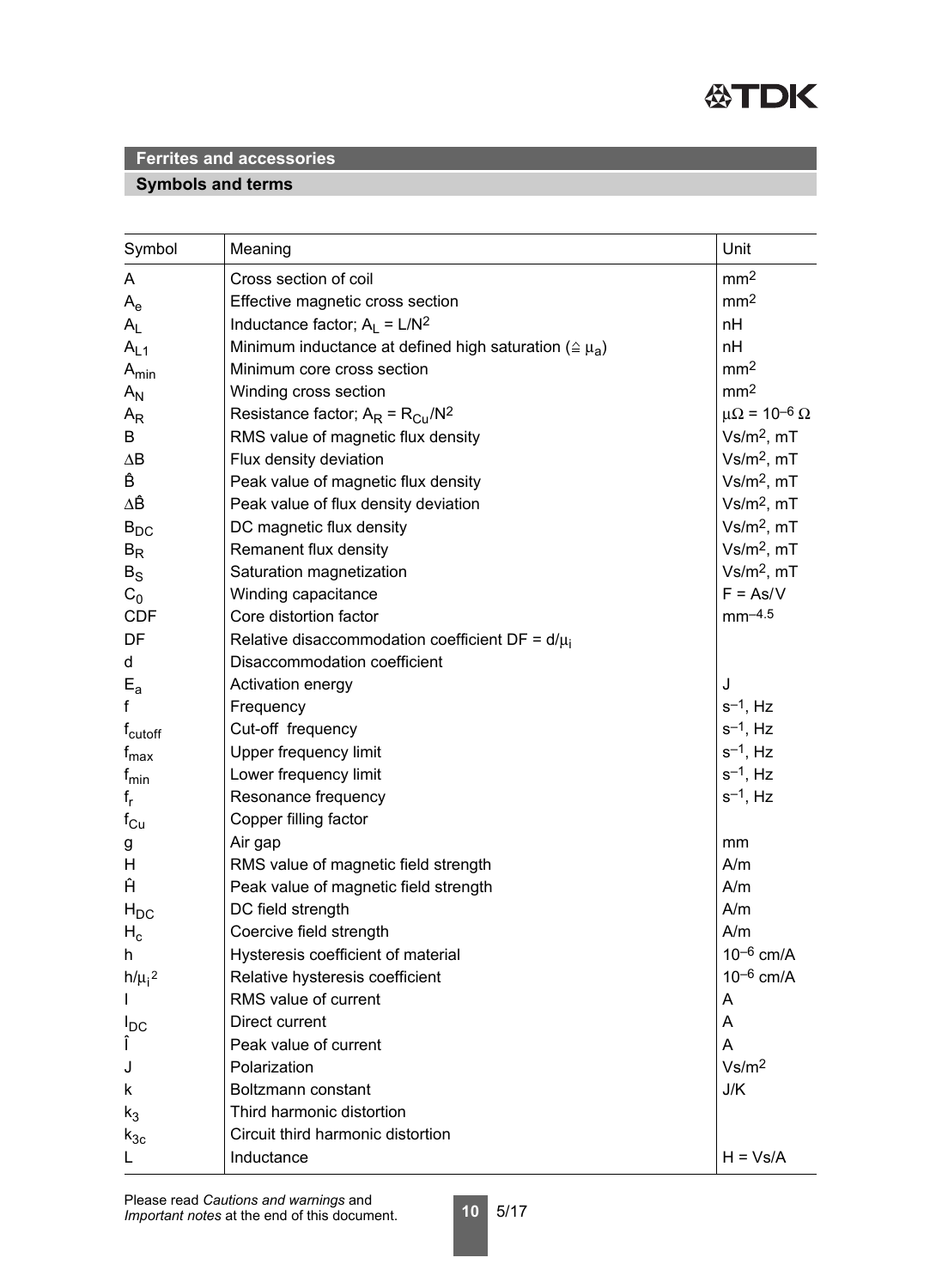

# **Symbols and terms**

| Symbol                        | Meaning                                                                 | Unit            |
|-------------------------------|-------------------------------------------------------------------------|-----------------|
| $\Delta L/L$                  | Relative inductance change                                              | Н               |
| $L_0$                         | Inductance of coil without core                                         | Н               |
| Lн                            | Main inductance                                                         | Н               |
| $L_{\rm p}$                   | Parallel inductance                                                     | Н               |
| $L_{rev}$                     | Reversible inductance                                                   | Н               |
| $L_{\rm s}$                   | Series inductance                                                       | H               |
| $I_{e}$                       | Effective magnetic path length                                          | mm              |
| <sup>I</sup> N                | Average length of turn                                                  | mm              |
| N                             | Number of turns                                                         |                 |
| $P_{Cu}$                      | Copper (winding) losses                                                 | W               |
| $\mathsf{P}_{\mathsf{trans}}$ | Transferrable power                                                     | W               |
| $P_V$                         | Relative core losses                                                    | mW/g            |
| PF                            | Performance factor                                                      |                 |
| Q                             | Quality factor (Q = $\omega L/R_s$ = 1/tan $\delta_l$ )                 |                 |
| R                             | Resistance                                                              | Ω               |
| $R_{Cu}$                      | Copper (winding) resistance $(f = 0)$                                   | Ω               |
| $R_h$                         | Hysteresis loss resistance of a core                                    | Ω               |
| $\Delta R_h$                  | $R_h$ change                                                            | Ω               |
| $R_i$                         | Internal resistance                                                     | Ω               |
| $R_{p}$                       | Parallel loss resistance of a core                                      | Ω               |
| $R_{\rm s}$                   | Series loss resistance of a core                                        | $\Omega$        |
| $R_{th}$                      | Thermal resistance                                                      | K/W             |
| $R_V$                         | Effective loss resistance of a core                                     | Ω               |
| s                             | Total air gap                                                           | mm              |
| Τ                             | Temperature                                                             | $^{\circ}C$     |
| $\Delta T$                    | Temperature difference                                                  | K               |
| $T_{\rm C}$                   | Curie temperature                                                       | $^{\circ}C$     |
| t                             | Time                                                                    | s               |
| $t_v$                         | Pulse duty factor                                                       |                 |
| tan $\delta$                  | Loss factor                                                             |                 |
| tan $\delta_{\rm L}$          | Loss factor of coil                                                     |                 |
| tan $\delta_{\rm r}$          | (Residual) loss factor at $H \rightarrow 0$                             |                 |
| tan $\delta_{\rm e}$          | Relative loss factor                                                    |                 |
| tan $\delta_{h}$              | Hysteresis loss factor                                                  |                 |
| tan $\delta/\mu_i$            | Relative loss factor of material at $H \rightarrow 0$                   |                 |
| U                             | RMS value of voltage                                                    | V               |
| Û                             | Peak value of voltage                                                   | $\vee$          |
| $V_{e}$                       | Effective magnetic volume                                               | mm <sup>3</sup> |
| Ζ                             | Complex impedance                                                       | $\Omega$        |
| $Z_{n}$                       | Normalized impedance $ Z _n =  Z  / N^2 \times \mathcal{E} (I_e / A_e)$ | $\Omega$ /mm    |

**11** 5/17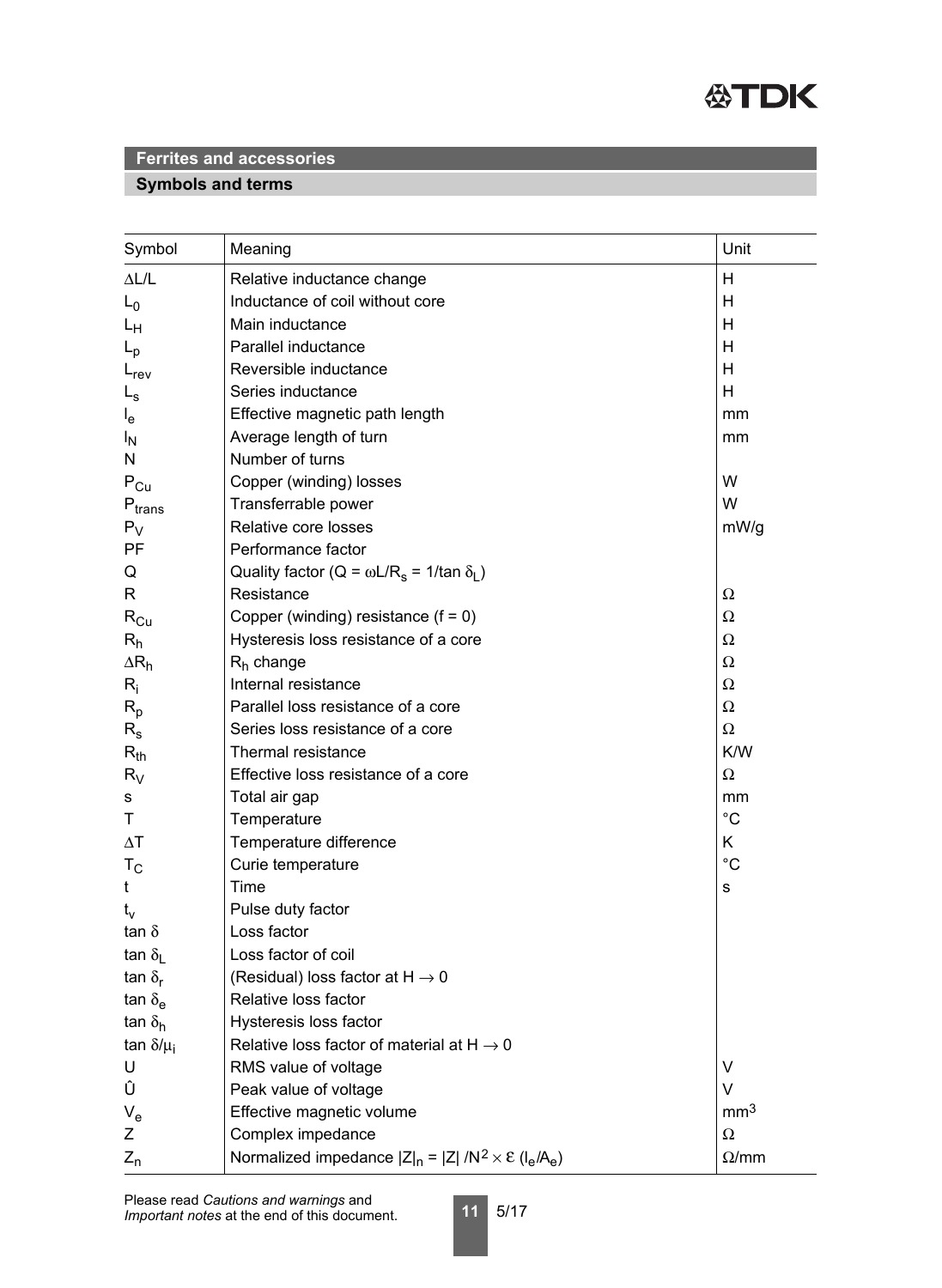

## **Symbols and terms**

| Symbol                | Meaning                                                                              | Unit                     |
|-----------------------|--------------------------------------------------------------------------------------|--------------------------|
| $\alpha$              | Temperature coefficient (TK)                                                         | 1/K                      |
| $\alpha_F$            | Relative temperature coefficient of material                                         | 1/K                      |
| $\alpha_e$            | Temperature coefficient of effective permeability                                    | 1/K                      |
| $\varepsilon_{\rm r}$ | Relative permittivity                                                                |                          |
| $\Phi$                | Magnetic flux                                                                        | Vs                       |
| $\eta$                | Efficiency of a transformer                                                          |                          |
| $\eta_B$              | Hysteresis material constant                                                         | $mT-1$                   |
| $\eta_i$              | Hysteresis core constant                                                             | $A^{-1}H^{-1/2}$         |
| $\lambda_{\text{s}}$  | Magnetostriction at saturation magnetization                                         |                          |
| $\mu$                 | Relative complex permeability                                                        |                          |
| $\mu_0$               | Magnetic field constant                                                              | Vs/Am                    |
| $\mu_{\mathbf{a}}$    | Relative amplitude permeability                                                      |                          |
| $\mu_{\rm app}$       | Relative apparent permeability                                                       |                          |
| $\mu_{\rm e}$         | Relative effective permeability                                                      |                          |
| $\mu_{i}$             | Relative initial permeability                                                        |                          |
| $\mu_p$ '             | Relative real (inductive) component of $\overline{\mu}$<br>(for parallel components) |                          |
| $\mu_p$ '             | Relative imaginary (loss) component of $\overline{\mu}$ (for parallel components)    |                          |
| $\mu_r$               | Relative permeability                                                                |                          |
| $\mu_{\text{rev}}$    | Relative reversible permeability                                                     |                          |
| $\mu_s$ '             | Relative real (inductive) component of $\overline{\mu}$<br>(for series components)   |                          |
| $\mu_{\text{s}}$ "    | Relative imaginary (loss) component of $\overline{\mu}$ (for series components)      |                          |
| $\mu_{\text{tot}}$    | Relative total permeability                                                          |                          |
|                       | derived from the static magnetization curve                                          |                          |
| $\rho$                | Resistivity                                                                          | $\Omega$ m <sup>-1</sup> |
| $\Sigma I/A$          | Magnetic form factor                                                                 | $mm-1$                   |
| $\tau_{\rm Cu}$       | DC time constant $\tau_{Cu} = L/R_{Cu} = A_L/A_R$                                    | $\mathsf{s}$             |
| $\omega$              | Angular frequency; $\omega$ = 2 $\Pi$ f                                              | $s^{-1}$                 |

All dimensions are given in mm.

SMD Surface-mount device